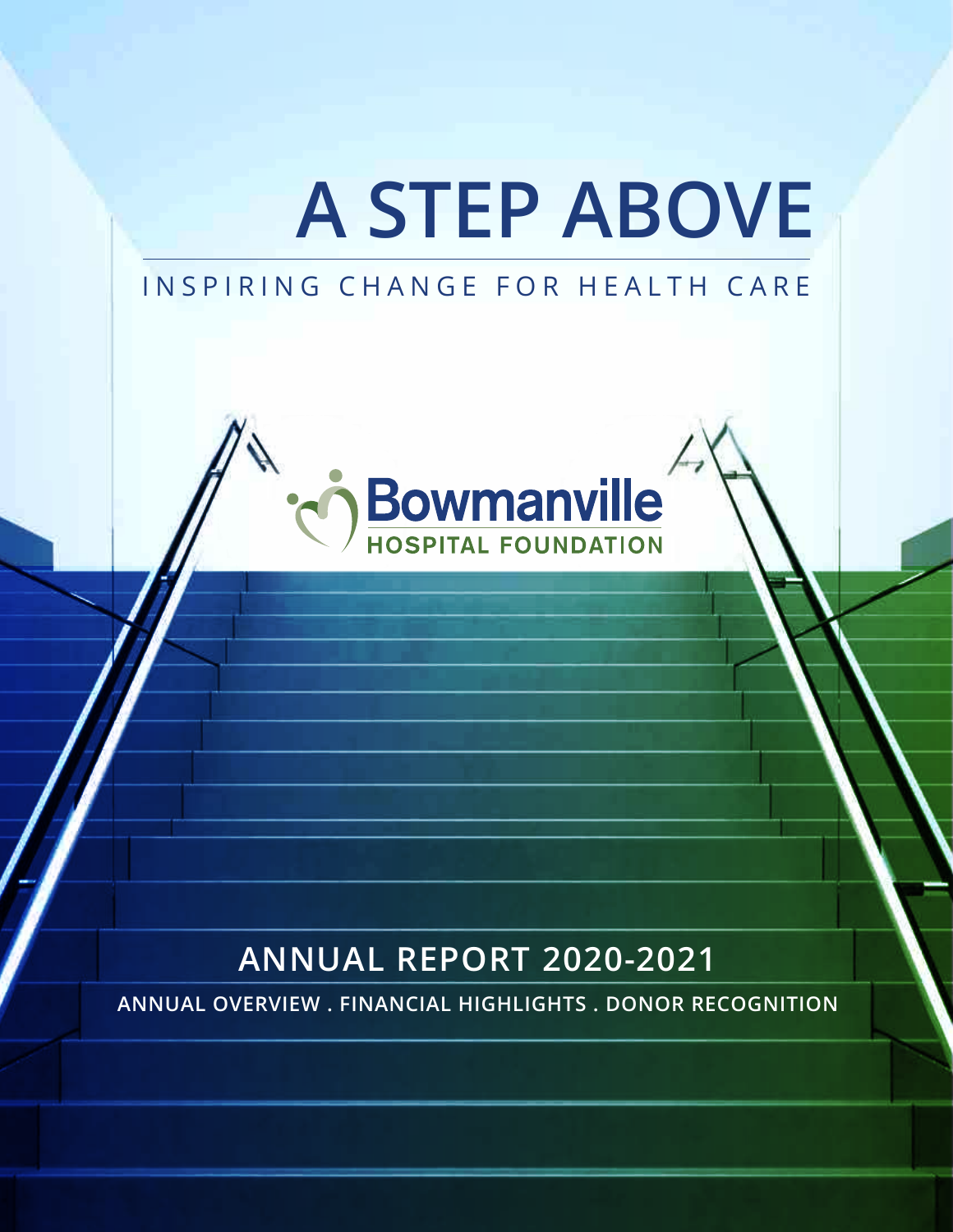## 2020-2021 Board of Directors

The Bowmanville Hospital Foundation is governed by a volunteer Board of Directors who dedicate their time, talents and expertise to ensure the Foundation stays true to its mission, vision and values.



Chris Kooy Chair, Board of Directors



Kristen Bucci Governance Chair



Laura Sciore Manuel Storey Jim Storey



Dr. Fiona Hodkinson Vice-Chair



Kirk Kemp Capital Campaign Chair





Peter Hobb Treasurer



Steve Hennessey Fund Development Chair



Isabel Peat

## Strong . Responsive . Together

Mission: Enhance donor relationships to fund hospital projects and equipment not supported by the government. Vision: Inspire exceptional giving through a legacy of philanthropy.

- Values: We are accountable to our community.
	- We embrace diversity and perspectives.
	- We value collaboration and partnerships.
	- We foster innovative philanthropy and learning.
	- We cherish our donors, volunteers and staff.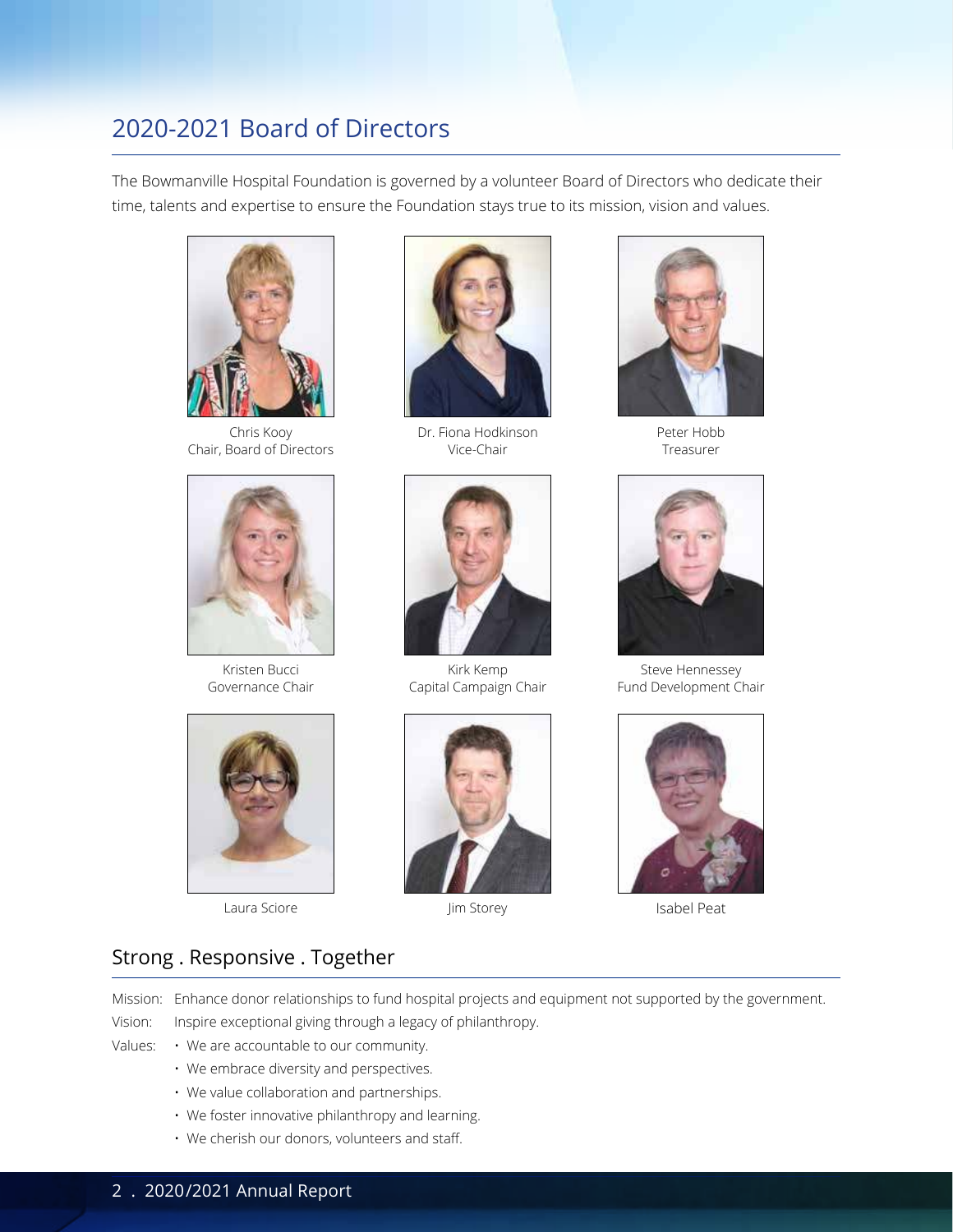## A Message From The Chair & CEO

We are proud to share highlights of our 2020/21 fiscal year in this year's Annual Report, A Step Above: Inspiring

Change in Health Care Philanthropy. With the ongoing support of our donors, partners, volunteers and community, we have moved through one of the most challenging times our Foundation has ever faced.

While the year has been unique in many ways, due to the COVID-19 pandemic, we applaud the extraordinary efforts of our medical teams and staff in support of our community. It was inspiring to see just how quickly the community came together to support our Hospital during these unprecedented times. From gifts of personal protective equipment (PPE), masks, gowns, snacks, financial donations and even colourful rock gardens, each thoughtful act of kindness was received with immense gratitude.

The Foundation played a key role in supporting Lakeridge Health's Master Plan and helping to secure a couple of significant investments for the redevelopment project. This past year underscored the value of partnership as Lakeridge Health welcomed a \$2.5 million planning grant from the Province and a record-breaking investment of up to \$37.5 million from the Region of Durham for the Hospital. This is the largest investment to ever be received for health care in the region. These tremendous accomplishments are not only a boost to the redevelopment project but also helps to build momentum for the We Care, We Can Campaign and further ignite support from the community.

Our Board of Directors, stakeholders and staff worked collaboratively to develop a bold new 2021-2024 Strategic Plan – Strong, Responsive, Together. This new plan lays out priorities and charts the course for the Foundation for the next three years as we invest more in people, put into action new approaches, tools and techniques designed to enhance our programs as they grow incrementally to carry us through and help to sustain the Foundation well beyond the conclusion of the We Care, We Can Campaign.

As we look to the year ahead, we look forward to sharing more exciting announcements, stories about the campaign and hosting our virtual event, The Great Escape: A Virtual Experience. This event will raise funds for the redevelopment project and cardiac monitoring and central station hardware and software systems upgrade through the "State of the Heart" Fundraiser.

On behalf of the Board of Directors and staff, we would like to extend our sincerest thanks for every donation and action taken over the past year, in support of Bowmanville Hospital and Foundation. We look forward to the next stage in our journey as we continue to work together to deliver the best possible care to patients and inspire innovation and change in health care for our community.

Sincerely,

Orris Loay

Chris Kooy Chris Kooy Chair, Board of Directors

Frank Cerisano Frank Cerisa Chief Executive Officer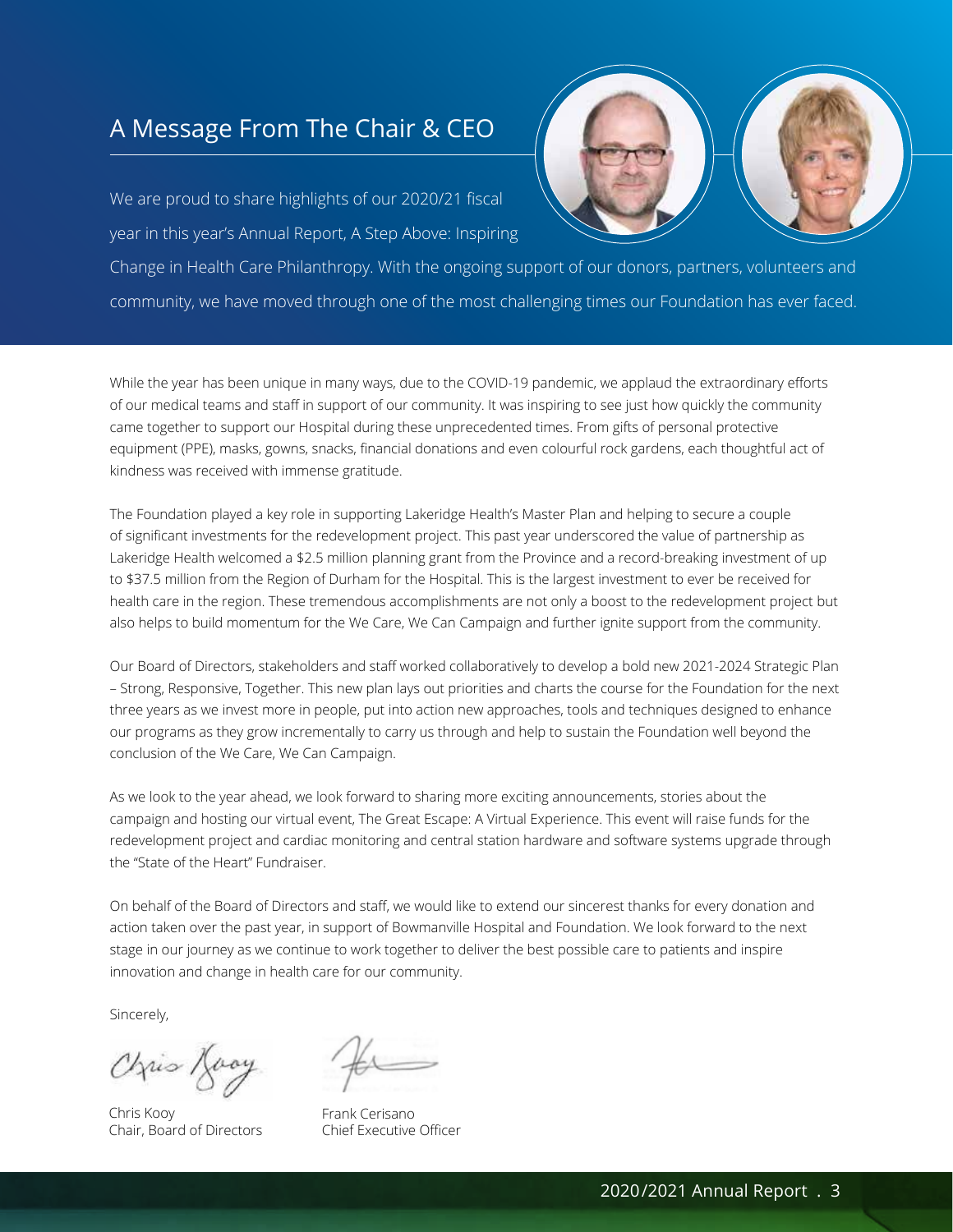## 2020-2021 Financial Summary

Thanks to our faithful donors, 2020/21 consolidated revenue, including investment income, totalled \$2,784,512. Our Board of Directors and staff work prudently to ensure that all gifts received are used to make a direct and significant impact on patient care and support the immediate needs of Bowmanville Hospital. We are fortunate to once again be able to count on the trust and generosity of our community.



Thank you for continuing to be a valued supporter of Bowmanville Hospital Foundation and for investing in quality health care for Clarington!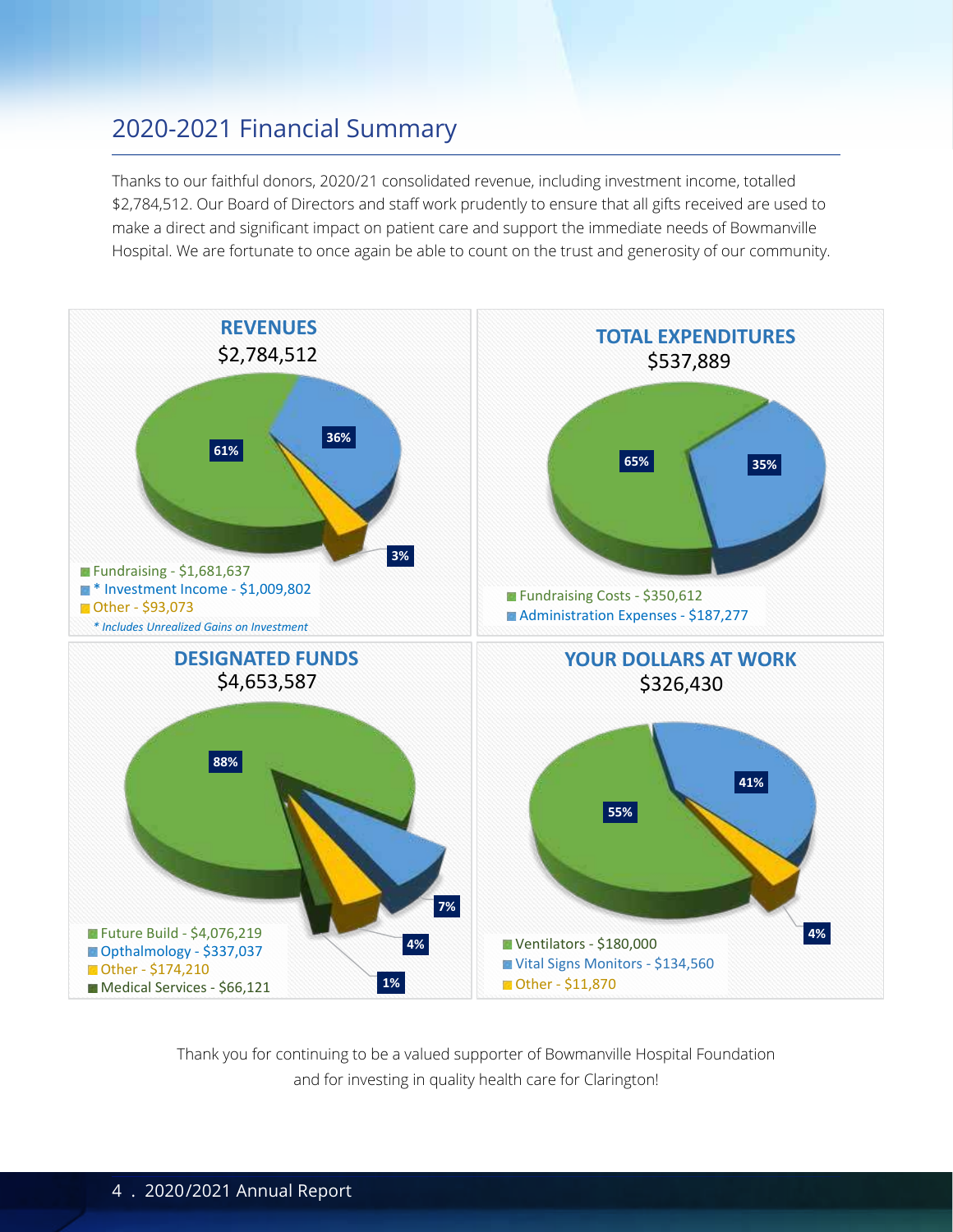## Our Partners in Action

During our 2020/21 fiscal year, the redevelopment project and the We Care, We Can campaign celebrated many exciting milestones. The first came on Monday, January 11, 2021, when Durham MPP, Lindsey Park announced a \$2.5 million planning grant from the Provincial government for the Bowmanville Hospital project.

"This last year more than any other year has shown just how important our hospitals are, and how important it is for us to have access to high-quality health care," shared MPP Park. "This announcement will help modernize our community Hospital and ensure Lakeridge Health can deliver better patient-centered and timely care, both now and into the future."

With a total of five planning stages in the capital project process, this grant will support the costs of planning for the Hospital, officially moving Lakeridge Health into the second phase of its Master Plan. During this phase, the functional programs will be developed for the site, further building on the work already done on the project. This adds the next dimension to the project, including more details about the programs that will be housed at the Bowmanville site.



In addition, Lakeridge Health also received support for the development of an interim helipad to ensure the safe transfer of critical patients to and from Bowmanville Hospital throughout the duration of the redevelopment project.

To top it off, news of Region of Durham's investment of up to \$37.5 million took center stage in March of 2021, breaking records across the region as the largest investment to ever be made to health care or any other initiative in Durham Region.



"I am inspired by this partnership and by the Region's commitment to the health and well-being of people and communities across Clarington and beyond," said Kirk Kemp, Chair, We Care, We Can Campaign. "This is another step forward for the Campaign as this commitment will inspire and motivate others in their support of the redevelopment project. There's no turning back; we are well on our way to having a new, innovative health care facility in Clarington."

These investments keep us on track to fully redevelop and expand our aging Hospital buildings and deliver on the vision of a new innovative facility right in the heart of Clarington. This is an incredible initiative we can all be proud of.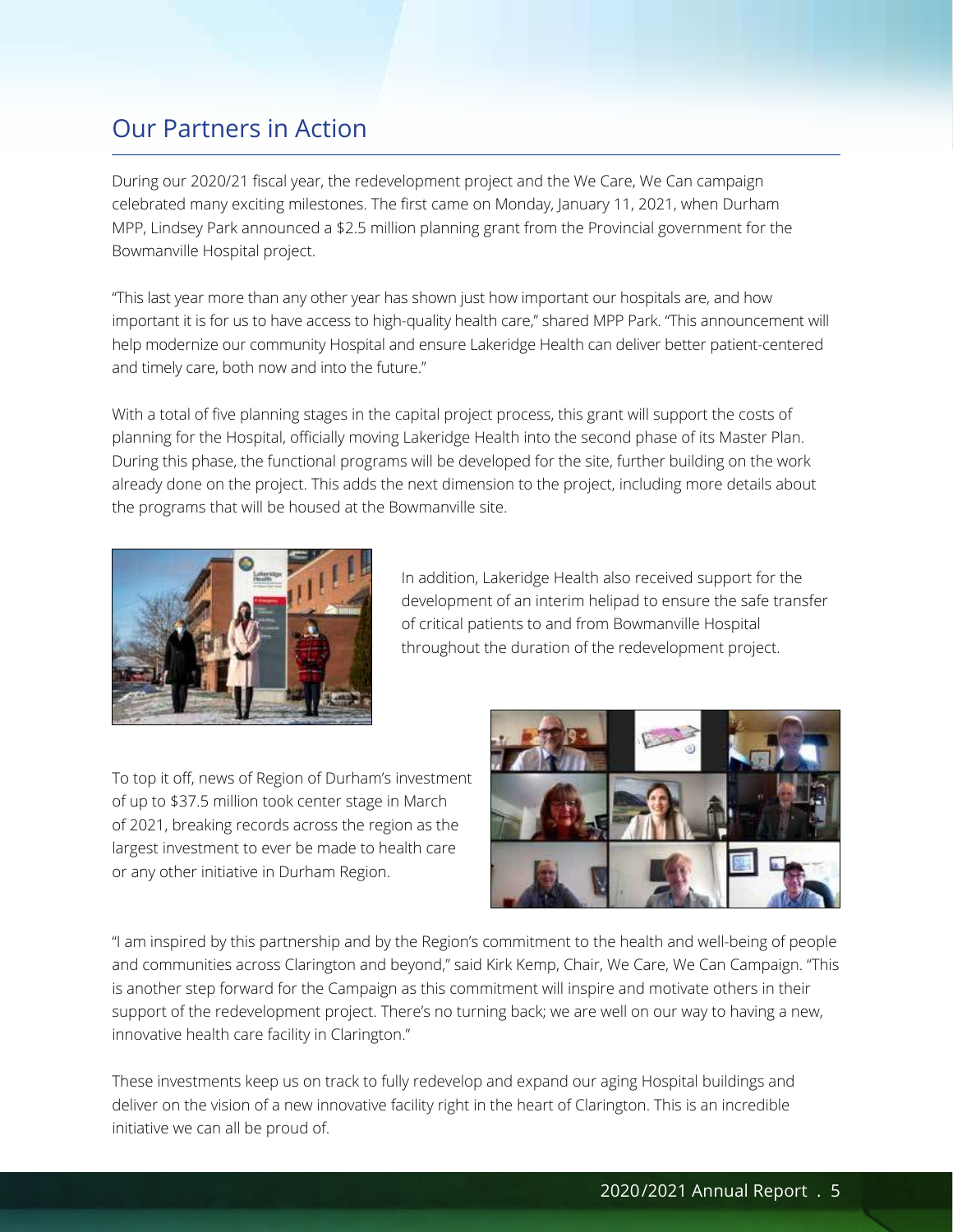# Stronger, Together - A Year of Resiliency

The start of the COVID-19 pandemic inspired us to showcase the strength, resilience and commitment of our Hospital's medical team, staff and community with the launch of our Resilient event series. We are thankful for community minded individuals, local businesses and organizations who came together to support Bowmanville Hospital and community health care at this unprecedented time in our history.

Combined, the Resilient Golf Day and Virtual Experience events raised over \$300,000 in gross revenue for the redevelopment project with proceeds from the 2020/21 "Equipped For Care" Fundraiser going to purchase essential medical equipment for the Hospital.



The past year has helped to highlight the importance of our health care systems and the need to keep our facilities and equipment up-to-date. We are incredibly grateful to our sponsors, donors, event attendees, and our wonderful volunteers. Thank you for your ongoing support and contributions which are instrumental to not only keeping our Hospital well-resourced, but also in keeping us working together as a community. We are stronger, together!

# **THANK YOU TO OUR 2020 RESILIENT EVENT SPONSORS** FOR SUPPORTING US WHEN WE NEEDED YOU MOST

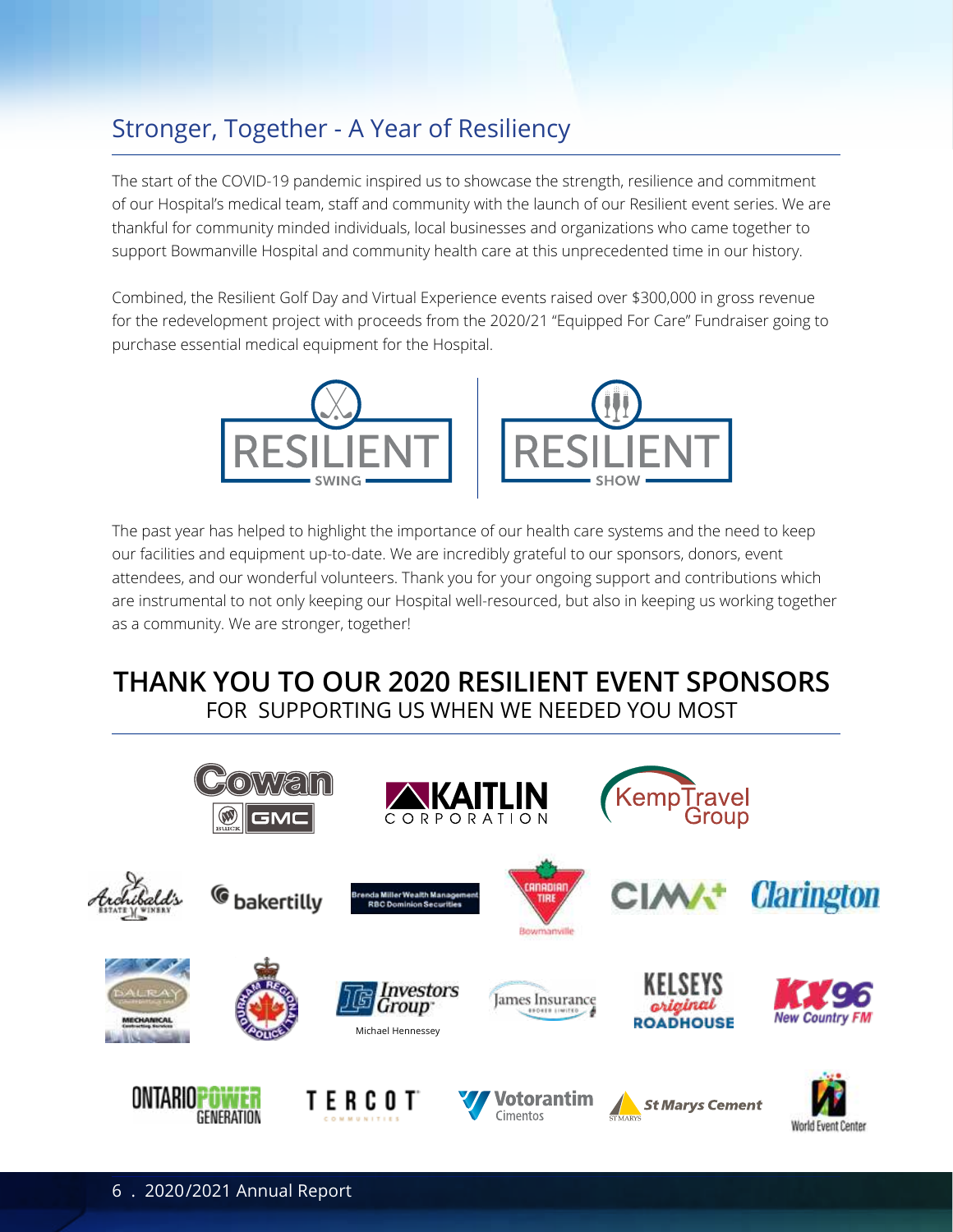# 2020-2021 An Update On The "Equipped For Care" Fundraiser

Thanks to your generosity, the 'Equipped for Care' Fundraiser was a great success. Bowmanville Hospital will now have new Medfusion Syringe pumps, Vital Signs monitors, IV poles and Tab Alerts. Your support has an immediate impact on the delivery of care which enables us to provide the essential equipment our resilient medical team and staff need in order to ensure safe, comfortable, patient centered treatment and care for our community.



## A special thank you to the following donors who contributed \$500 or greater to the 'Equipped for Care' Fundraiser!

Association of Hospital Volunteers – Bowmanville Jay Strasser -- Jayzeee Properties Sharon Robinson Brookfield Homes Farsight Homes Home Hardward -- Bowmanville Treasure Hill Tribute Communities Cowan Buick GMC Limited Ontario Power Generation Fendor Homes GHD Engineering Pearson Engineering Marjorie Paterson

RTG Systems Scotiabank Art & Chris Kooy Andrea Russell Alma Mechanical Bryan & Tanya Wilson Conex Construction Fernview Construction Graham Rubber Company Royal Bank Canada Chris Durward Larry & Marianne Tracey S&A Development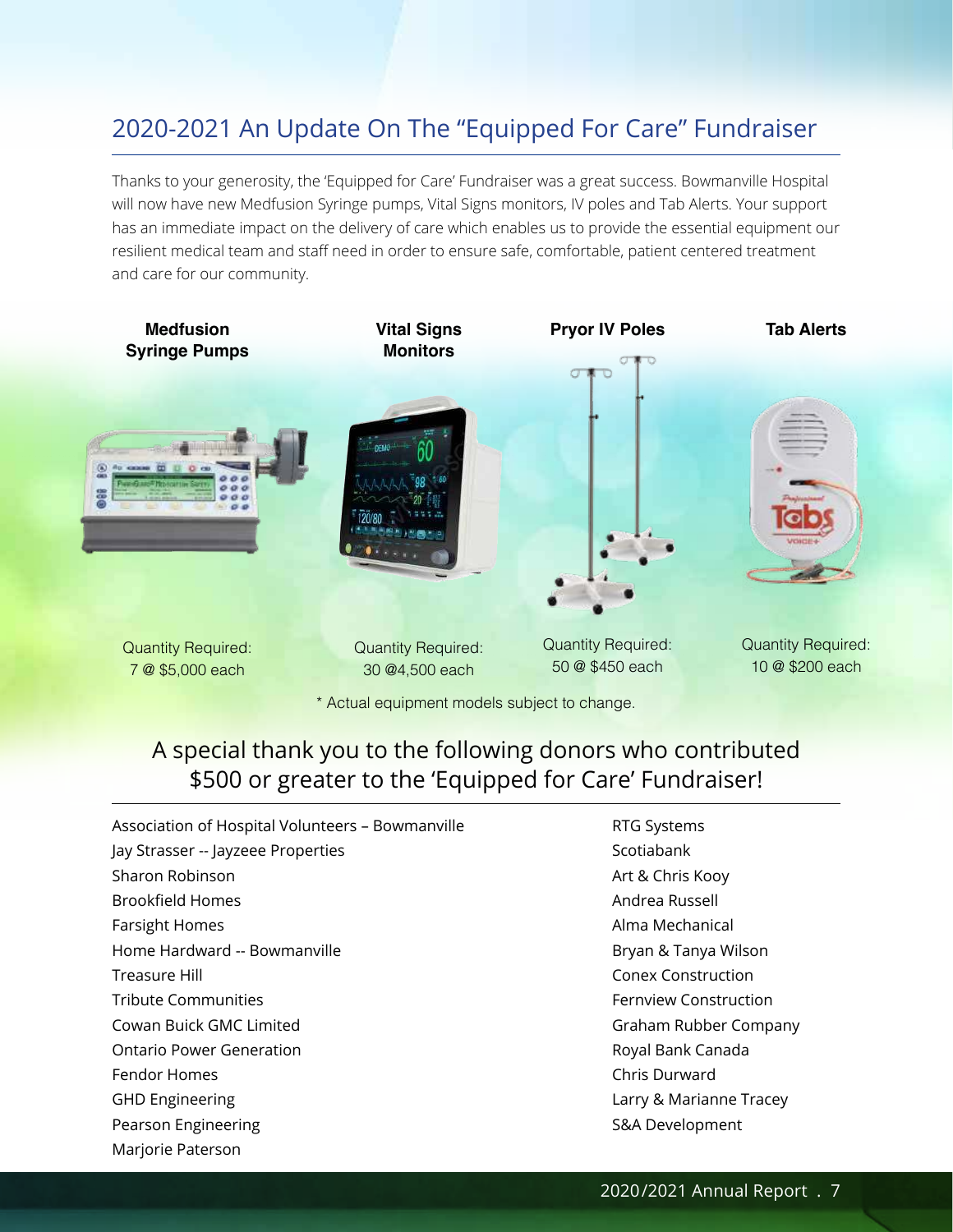# Celebrating our Volunteers

Behind all the visible work the Bowmanville Hospital Foundation does to support the Hospital and the communities it serves, there are people behind the scenes who take on the very real work of making it all possible. We call them, board members. Our Foundation could not exist without the dedication and service of these volunteers.

With the beginning of a new fiscal year, we are saying goodbye to two of our talented and valued Board Members, Kirk Kemp and Jim Storey, as their tenure comes to an end. We are excited for Kirk to continue to serve as Chair of the We Care, We Can Campaign supporting the redevelopment and expansion of Bowmanville Hospital.

Like many past, present and future, Kirk and Jim joined the Foundation Board with intentions of not only making a difference in health care, but to further advance the mission of the Foundation.

We are truly grateful to these outgoing members who have helped guide our work. Both Jim and Kirk have dedicated significant time and energy to help chart our future and grow the Foundation as a more sustainable and community-oriented organization. Thanks to their leadership the Foundation is, without a doubt, stronger than the one they joined six years earlier.

On behalf of the Board of Directors and staff, thank you both for a wonderful journey and all your great work!

*"My time with the Bowmanville Hospital Foundation has been a rewarding volunteer experience! I have loved working alongside other Board members to bring awareness and raise funds to support improvements to the Hospital, as well as having the opportunity to support my local community."*

> **Jim Storey, Board Member**



*"It was a natural transition for me to take on a volunteer role at Bowmanville Hospital Foundation. As both a lifelong resident of Bowmanville and the son of a previous Foundation board member. I have enjoyed the challenge of helping to develop a team that is committed to a common goal of expanding and modernizing our community's Hospital!"* 

> **Kirk Kemp, Board Member & Chair, We Care, We Can Campaign**

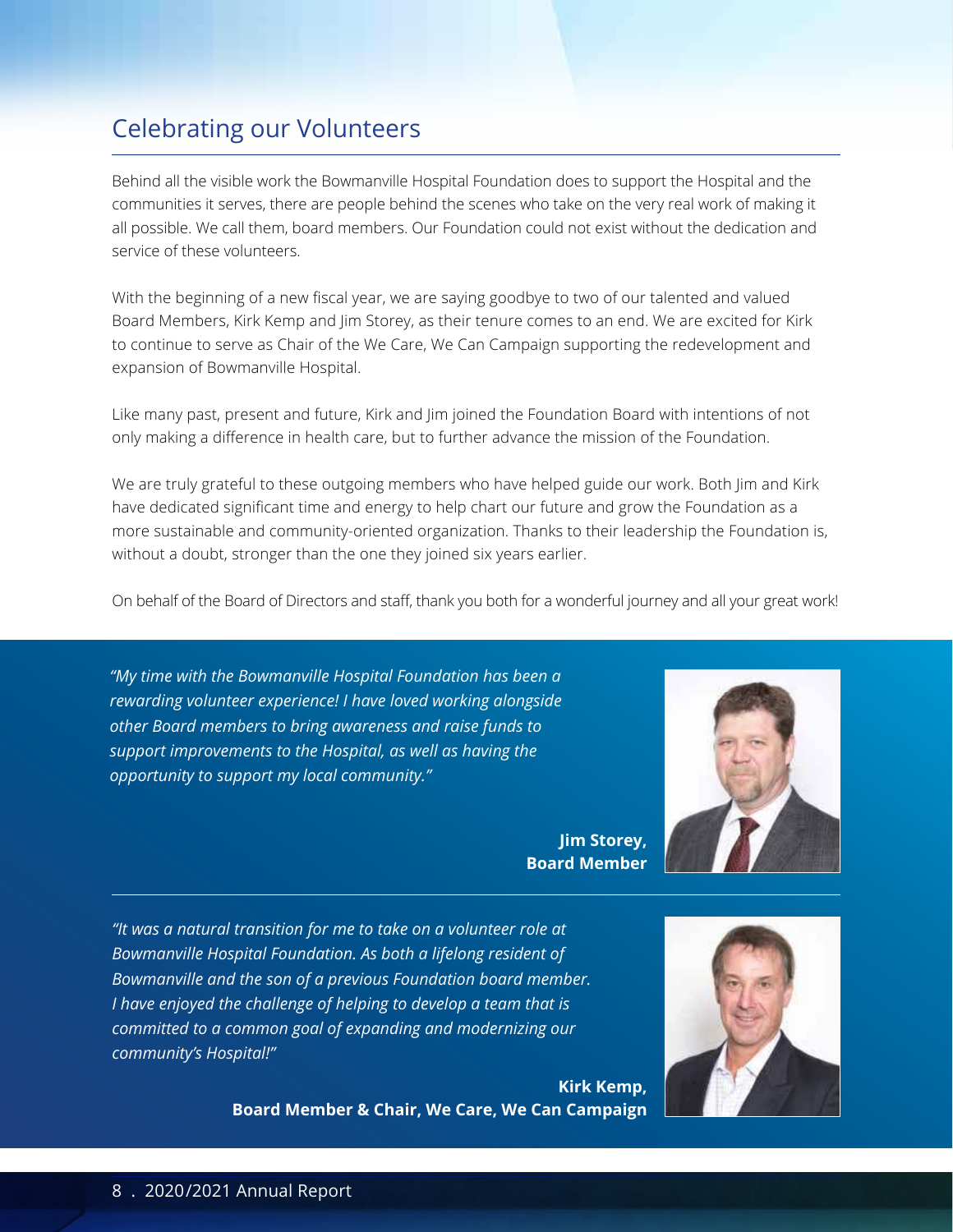# Compassion and Giving in Our Community

Although we faced a challenging year where we had to remain physically apart, our community continued to stay close and connected. Whether it was through a donation to our "Equipped for Care" Fundraiser, COVID-19 Emergency Fund, a community fundraiser or messages of encouragement and words of support for our Hospital's medical team and staff, every compassionate, heartfelt action touched us all and brought us closer together and stronger as a community.





Thank you to our donors, local businesses and organizations for your unwavering support and kindness. As we continue to evolve as a Foundation, as a Hospital and as a community, we are encouraged by your generosity and touched by your philanthropic giving that will help to transform health care for Clarington and the region. Looking ahead, we recognize there is more work to be done and, we hope we can continue to count on your support.

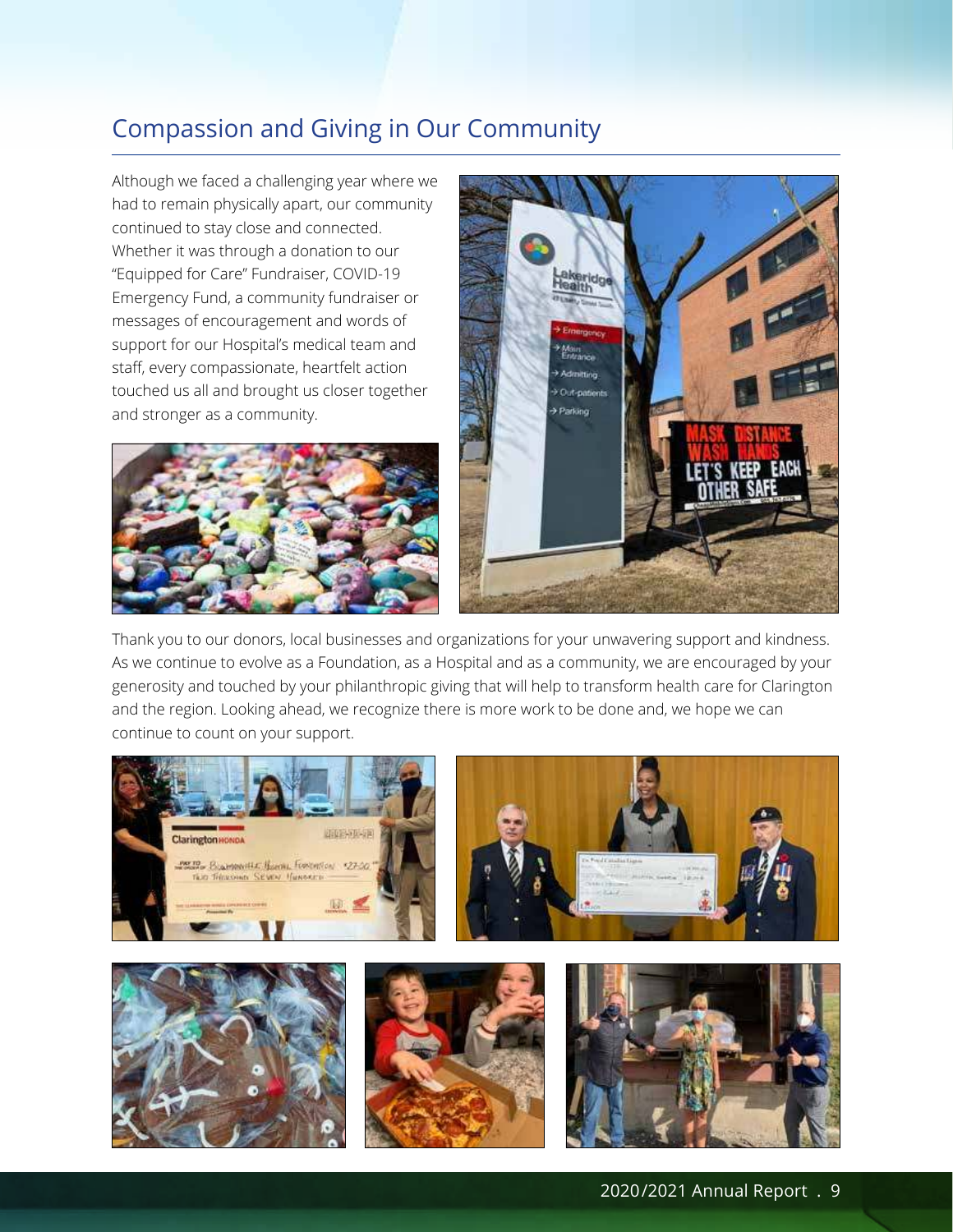# Our Next Priorities

## **2021 - 2024 Strategic Plan –Strong, Responsive, Together.**

Our strategic process was collaborative and community-focused featuring input from our donors, Board of Directors, Foundation staff, Hospital leadership and other key stakeholders. We are excited about what has emerged from the planning process. We have developed an ambitious strategy to move the needle in an effort to achieve lasting impact now and well after the We Care, We Can Campaign concludes.



For the next three years, the plan will shape the decisions made every day about how the Bowmanville Hospital Foundation can best invest its time and resources as we work to deliver significant value to our Hospital and the communities we serve. It will inspire all that we do as we better engage our community, increase our visibility, garner support for the redevelopment project and equally important, ensure a sustainable future for the Hospital and Foundation for years to come.

## **State of the Heart Fundraiser**

Lakeridge Health has flagged the upgrade of the Hospital's cardiac monitoring and central station hardware and software systems a top priority. The current systems, although still functional, are obsolete. The Foundation's "State of the Heart" Fundraiser will help to raise the funds needed for a complete upgrade of these systems, which includes a new server and an Uninterruptable Power Supply (UPS) for a total cost of \$160,000.



*I want to personally thank you for helping to save lives.*

Chris Jones, *Clinical Director of Emergency Services, Critical Care Program & Central East Prehospital Care Program.*

Your support helps to ensure these important systems and technology is available at Bowmanville Hospital when you or a member of your family or community needs it most. This upgrade cannot take place without your support. No gift is too small to make a difference.

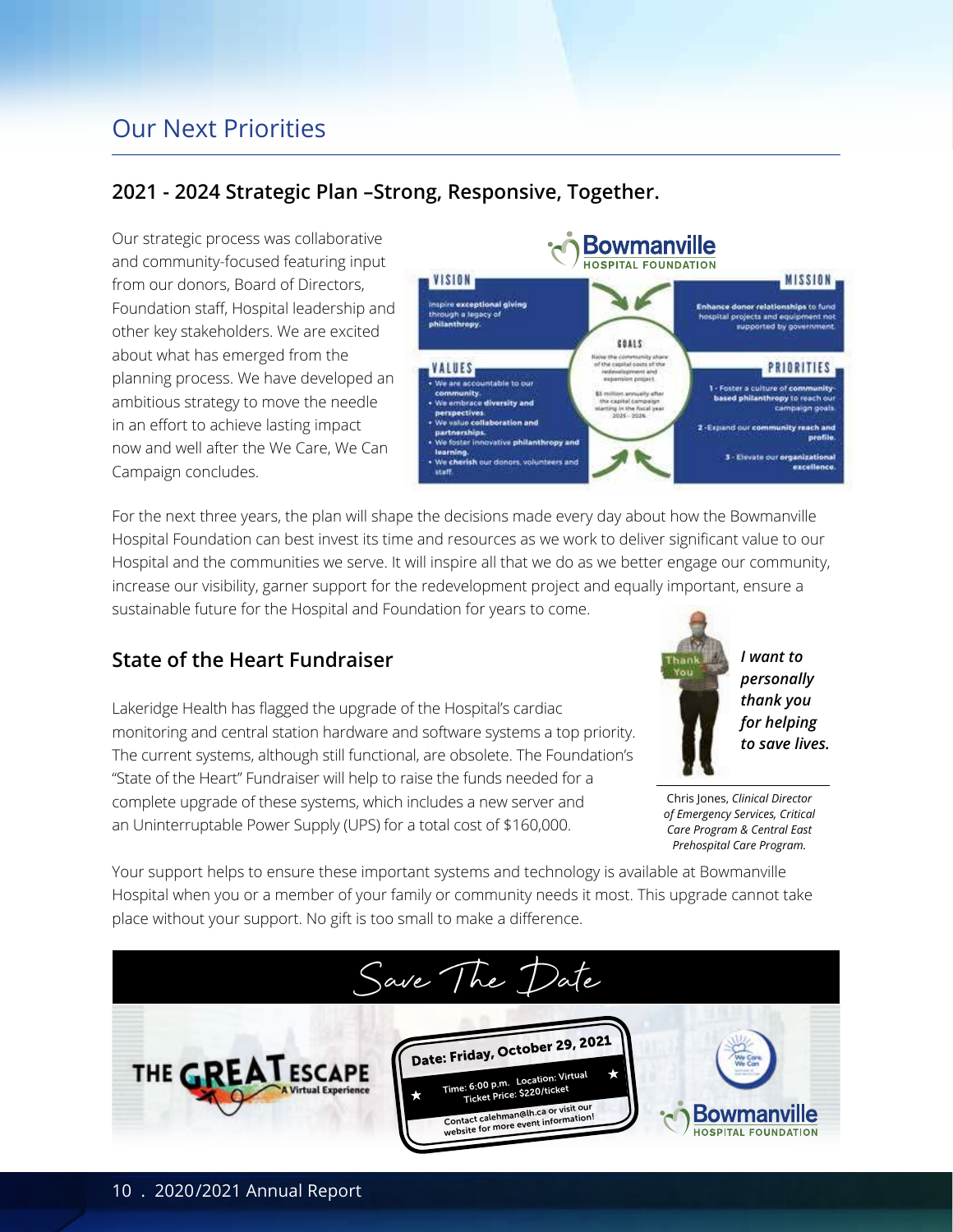The Bowmanville Hospital Foundation gratefully acknowledges the following donors who, through their cumulative giving, will appear for the first time or move to a new giving category on our Donor Wall. This donor list is based on generous gifts received April 1, 2020 to March 31, 2021.

## **VISIONARY**

**\$1,000,000+**

Association of Hospital Volunteers - Bowmanville

## **PARTNER \$500,000 - \$999,999**

The Halminen Family Foundation

#### **ASSOCIATE \$250,000 - \$499,999**

Algoma Orchards Ltd. Cowan Buick GMC Limited Mary Mogford

#### **PATRON \$100,000 - \$249,999**

Aqueduct Foundation - LeeWonna Foundation Association of Hospital Volunteers - HELPP Lottery Daisy Morrison Edmond & Sylvia Vanhaverbeke Estate of Mary Fletcher Estate of Robert Milton Kimball Kaitlin Corporation Ltd. Ontario Power Generation Raymond James Canada Foundation Rotary Club of Bowmanville Royal Canadian Legion Ladies Auxiliary #178 Verdon & Marilyn Kent

## **AFFILIATE \$25,000 - \$99,999**

Anonymous (2) Art & Chris Kooy Betty Brooks Canadian Tire Bowmanville City Homes Bakertilly – Collins Barrow Durham LLP Denis Beaulieu Donna Preston Durham Regional Police Services Board Dr. Ed Osborne Elexicon Energy Inc. James Insurance Broker Limited Jeanne Slemon-Froud Jim & Cathy Abernethy Joyce Harper Lions Club of Bowmanville Kerry McDonald LiUNA! Local 183 Marjorie Paterson RBC Foundation Ronald & Hazel May Munro Scotiabank Bowmanville Sharon Robinson St Marys Cement Co Stephen Hennessey Syvan Developments Limited The Royal Canadian Legion Branch #178 Poppy Fund Veltri Group - Marianna Developments

*"Giving locally has allowed us to see firsthand how our gifts are being put to use and that is a very good feeling."* 

**- Ronald and Hazel Munro**

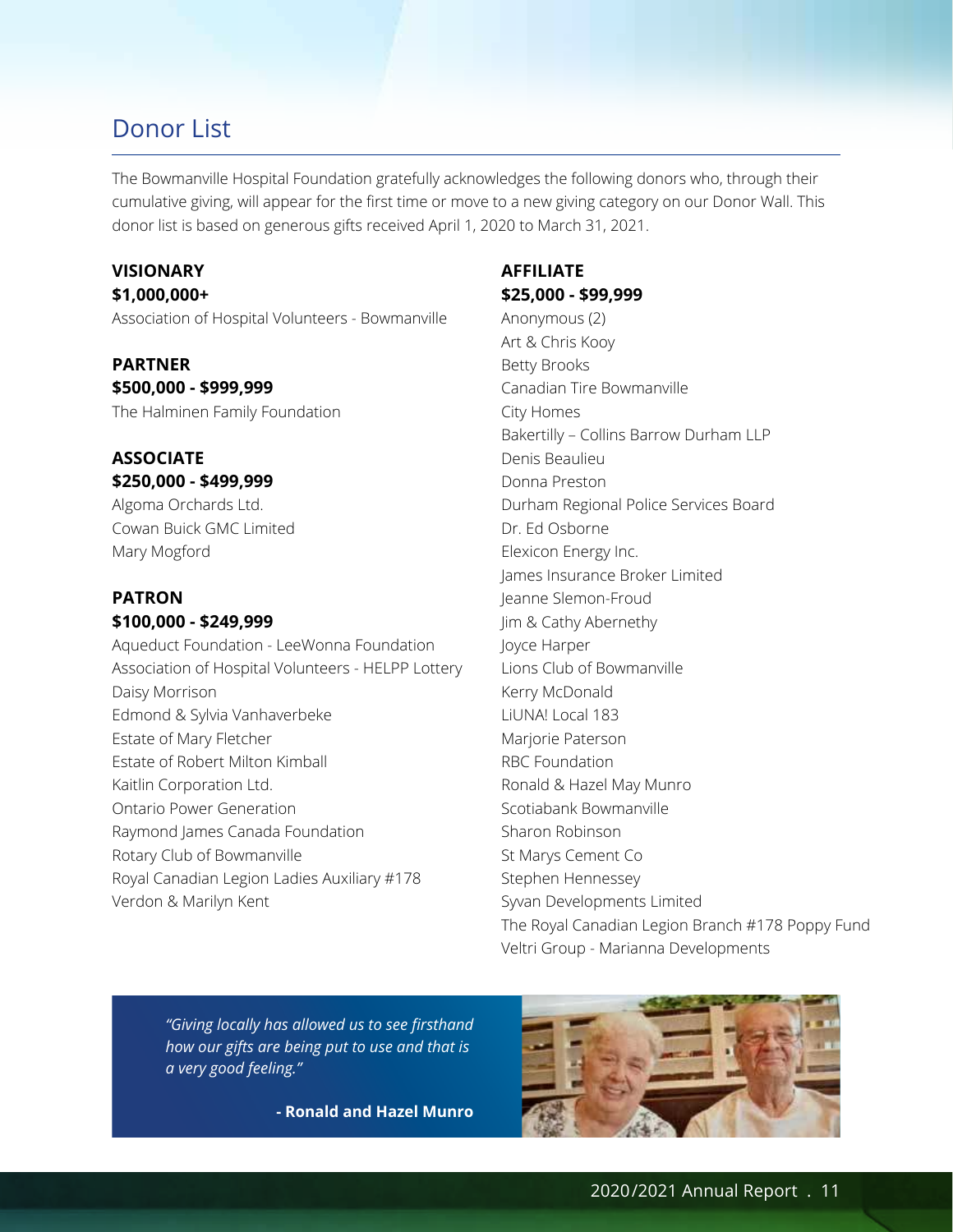#### **COLLEAGUE \$10,000 - \$24,999**

Alma Mechanical Andrea Russell Anngeo Investments Ltd. Anonymous Archibald Orchards & Estate Winery/Cider House Golf Beehive Rebekah Lodge #125 Beer Store (Brewers Retail Inc.) BenefAction Foundation BGC Funding Innovation Inc Brenda Miller Wealth Management-Group of RBC Dom. Securities Canada Helps Org. Chris Durward Clarington Board of Trade Dalray Contracting Inc. Anonymous Far Sight Investments Ltd. Fiona Hodkinson Highcastle Homes – Northglen Bowmanville John & JoAnn Loreto Kendal Lions Club Kevin & Brenda Miller Linda Curran Loran & Elizabeth Pascoe Mary M. Bonathan My Tribute Gift Foundation Peter A. & Anne Hobb Rae & Joan Pickell Ruth Bonathan Sam & Beverley Turner Samuel A. McCullough Shiloh United Church Tyler Smith Unifor Legal Services Plan Unifor Local 222 Welfare Trust St. Joseph's Council No. 6361 Charity

#### **COMPANION \$5,000 - \$9,999**

Arnold & Henriette Bartl Black & McDonald Power Generation Region CIMA Canada Inc. Connie Dewell Donald & Irene Peebles George & Karen Michelson Gerald & Brenda Carrigan Graham Rubber Company Ltd. Home Hardware - Bowmanville Lumber Co. LTD Hooper's Jewellers Ltd James Clarke Jayzeee Properties Inc. Jill Haskins Jim & Darlene Storey John & Janet Rice June Sugden Kelsey's Bowmanville Lino Durante Lloyd & Joan Coverly Madalyn Larkin Marianne Tracey Marion Pearson Newcastle Lions Club St. Joseph's Council Catholic Women's League Stewart Wood Tercot Communities Thomas & Sally Barrie Toa Ming Louie Tribute Developments Ltd. Vintage Speed & Metal Wilma Fairbrother

*Bowmanville Hospital has been a Godsend to our family on a number of occasions and its nurses and doctors are second to none. It is because of this level of care that JoAnn and I continue to support the Bowmanville Hospital Foundation.*

**- John Loreto**

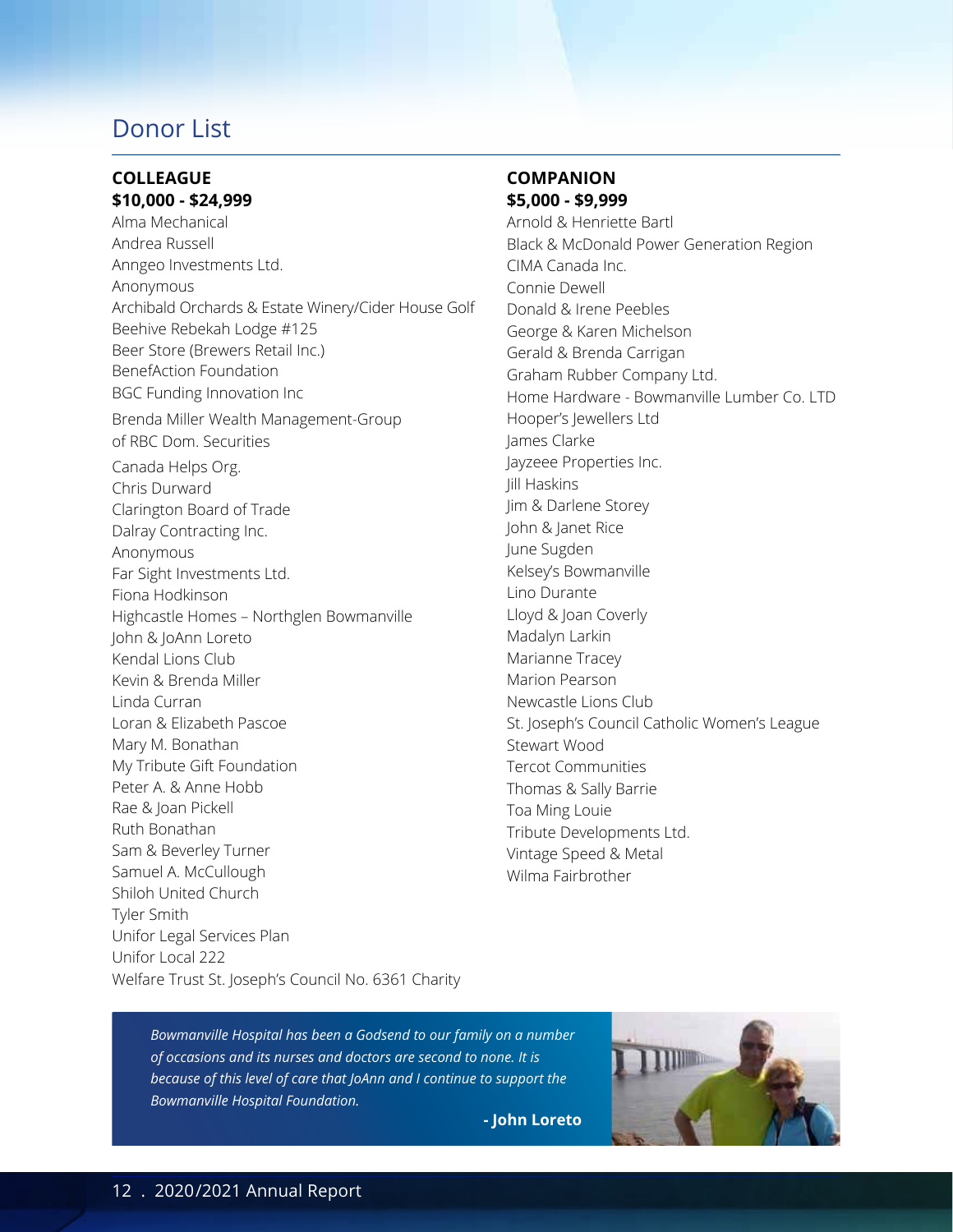*Bowmanville Hospital Foundation plays a vital role in building the Clarington community and is key to providing critical services that contribute to our thriving municipality. While working in community health care and for our family personally, the hospital is there in 'time of need'. Tom and I hope that our support will help ensure that our hospital has sufficient equipment for today and tomorrow and we see the redevelopment of Bowmanville Hospital as an exciting and necessary investment in the future of our community.*



**- Sally Barrie**

#### **FRIEND \$2,500 - \$4,999**

2076074 Ontario Limited 4 T Club Auction Network Caroline Charman Charles G. Quantrill Clarington Honda Clinton Henning Corry VanLith David & Johanna Bryant David Imlach David Muir Dietmer & Suzanne Reiner Don & Gail Rickard Doug Wood Eric & Ruth Wigmore George & Beverley Allin Glenn & Leslie Jager Grace Barnes Heather Rebekah Lodge #334 HTM Insurance Company Hugh Allison James D. Hill Joan Souch John & Mary Gorman John & Pat Rundle John Macpherson Louis & Louise LaLande Margaret Munday Marjorie Hodgson Muriel Burgess Neale & Shirley McLean

Patricia Drysdale Pineridge Automotive Supply Limited Ralph Robinson Raymond & Patricia Staples Richard Brown Robert Sheridan Rosina Construction Corp. Ross & Judy Metcalf S&A Developments Limited Sezza Blue Homes Corp. Stavroula Laskaris United Way of Greater Toronto Wilma Martinell

#### **TEAMMATE \$1,000 - \$2,499**

Alvin Elyea Anonymous Arlene Krawetz Arnold & Hendrica Van Goor Astrid Storgaard Betty Nichols Bonnie Seto Cathy Corner Carolyn Q. Tram Conex Ontario INC. Dr. Natalia Baziuk Don & Ruth Cowle Don McGregor Donald & Marie Kellett Donald Bell Donna Tugwood Doreen Barrie Doug & Mary Ruth Moore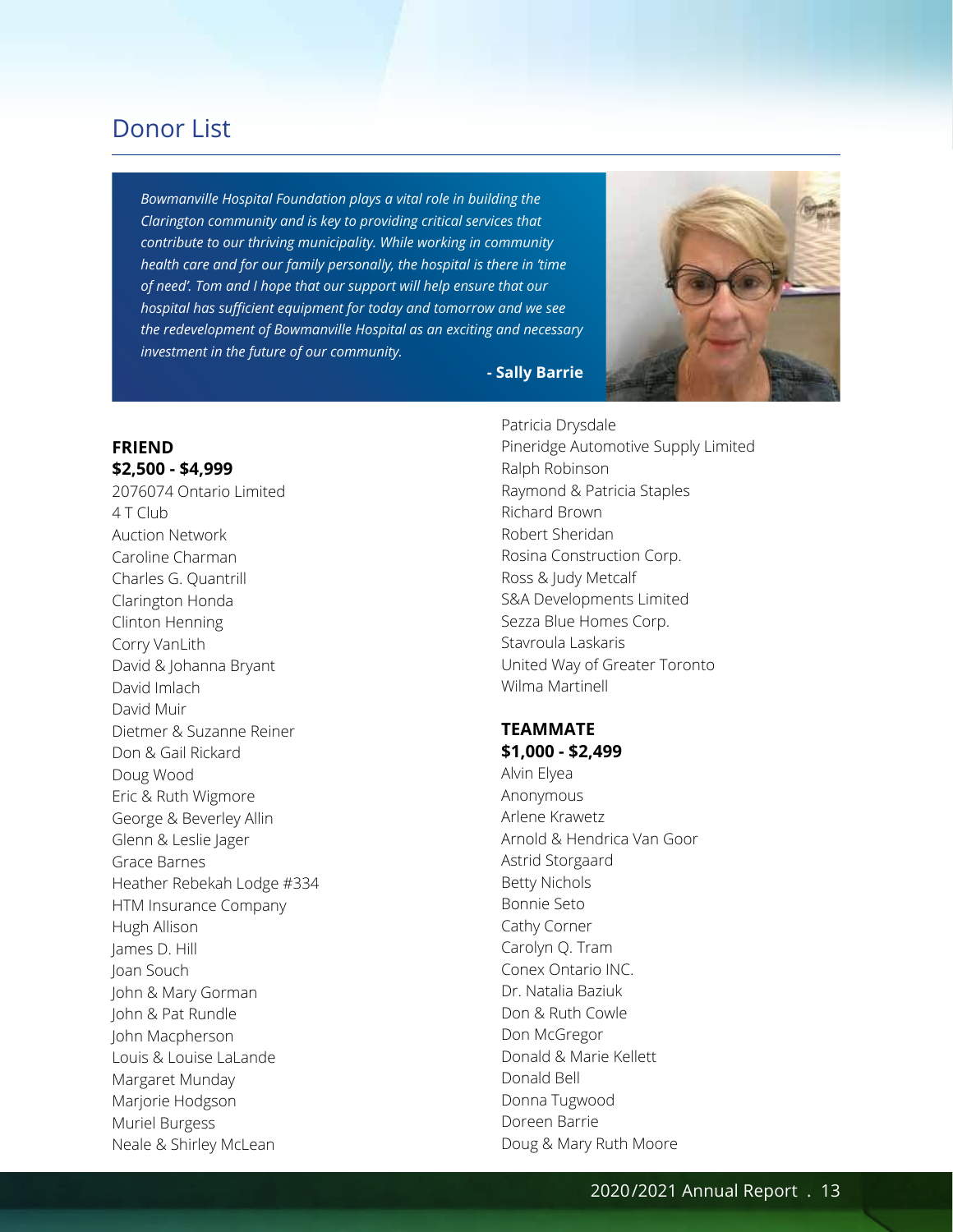Douglas MacCheyne Edward & Lisa Semplonius Edward V. Dadson Eileen Knox Elaine Doty Elaine Kowal Fernview Construction Limited Frank & Georgina Cerisano G.E. Gilchrist Gary Kirkby Gary Severn George & Margaret Calder Georgie Kingsley Gordon & Patricia Taylor Gordon Burns Grace Templeton Gregg & Janet Taylor Greta Down Harold & Bonnie Anfossi Harry Vanderbelt Helen Anderson Isabel Peat Jacqueline Vaneyk James & Marie Baker Jean Fraser Jean Osborne Jennie Marsh Jill Richardson Joan Stevens John & Ella Raaphorst John & Shirley Fowler Joyce Dilling Joyce Kufta Joyce Topley Julie Hersey Karen Houston Kathy Bruce Kelvin Jones Larry & Cathy Pogson Larry & Sharon Hancock Leonard & Jean Hoy Leslie Kemp Lindsey Park Lola Bowen

Lucille Sturrock M. Eileen Gatchell Mark Murphy Marlene Farrow Marrion Clements Marvin & Frances Lunn Mary Balson Mary Hubbard Matt Anderson Muriel B. Abernethy Murray Marchant Nellie Thompson Norman Durnan Patricia Bayus Patricia J. Stephenson Pauline Schumacher Pearson Engineering LTD. Peter & Jennie Vermeulen Peter & Lynda McCullough Rae E. Osborne Ray & Mary Brown Richard & Lisa Geisberger Robert & Arlene Stephenson Rod McArthur Ron Strike Ronald & Barbara Pinkerton Ronald & Janine Coe Ronald Thompson RTG Systems Inc Sandra Suggitt Sharon Cochran Special Event Accounts OPG Employee & Pensioners Stuart & Doreen Lamb Suzanne Keith Thomas & Alice Barrie Tom & Bernice Broadfoot Vasiliki Giatra Violet Cook Wilhelmina Eeuwes Willis & Marilyn Barraball Yvonne McDonald Willis & Marilyn Barraball Yvonne McDonald

Bowmanville Hospital Foundation makes every effort to ensure accuracy in its donor listing however, should an error or omission occur, please email calehman@lh.ca or call (905) 623-3331 x 21881.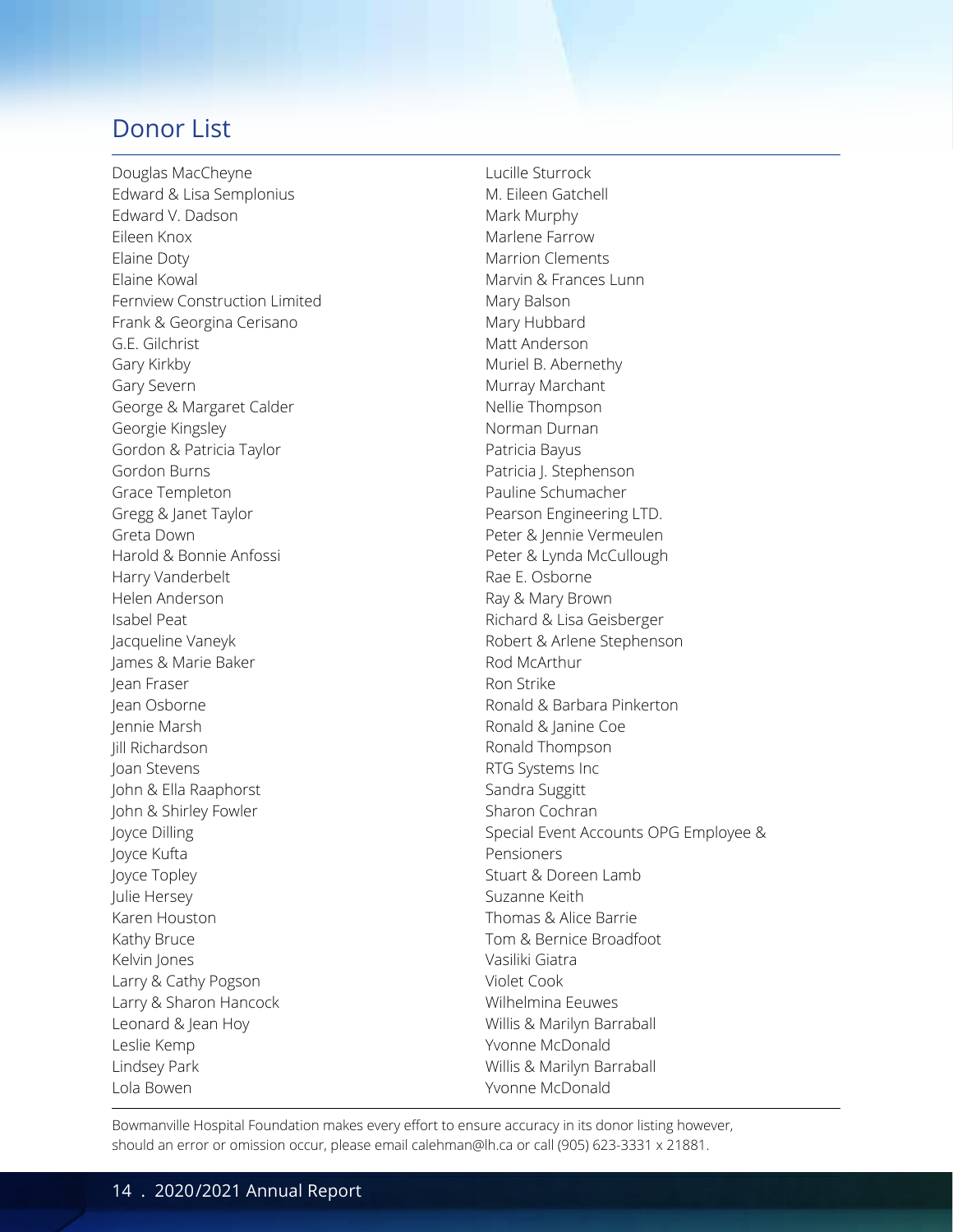

YES, I would like to support the Bowmanville Hospital Foundation

Enclosed is my gift of: <del></del> <del>□\$20 □\$30</del> □\$50 □other: \$

Please direct my donation to

☐ the "State of the Heart" Equipment Fundraiser

☐ the COVID-19 Emergency Fund

|                               |  |  |  | Enclosed is my cheque made payable to "Bowmanville Hospital Foundation", |  |
|-------------------------------|--|--|--|--------------------------------------------------------------------------|--|
| or please charge my $\square$ |  |  |  |                                                                          |  |

 $\overline{a}$ 

CARD NUMBER **EXPIRY DATE (MM/YY)** SIGNATURE

PHONE # EMAIL

 $\overline{a}$ 

We have upgraded our database & want to know how you would like us to communicate with you: ☐ I love reading your letters! ☐ mail me just once a year ☐ please remove me from your mailing list Please add me to your E-Newsletter distribution list; my email is

#### Sign me up today to be a monthly donor to Bowmanville Hospital!

Here is my monthly pledge of: <del></del> <del>□\$10</del> □\$25 □\$35 □other: \$ I authorize the Bowmanville Hospital Foundation to deduct my donation on the 15th day of each month or the next business day □ from my bank account (VOID cheque enclosed), or please charge my □ <del>■ □ □ ● □ ■ ■</del>

CARD NUMBER **EXPIRY DATE (MM/YY)** SIGNATURE

PHONE # EMAIL

 $\overline{a}$ 

 $\overline{a}$ 

#### This donation is made on behalf of  $□$ an individual  $□$  a business

Should you wish to change your donation or cancel it, you can do so at I understand that I may revoke my authorization at any time, subject to providing notice of 30 days. To obtain a any time by contacting us. And to make tax season easier, we'll send : sample cancellation form, or for more information on my right to cancel a PAD agreement, I may contact my financial institution or visit www.cdnpay.ca. I also understand that I have certain recourse rights if any debit does not comply with this agreement. For example, I have the right to receive reimbursement for any debit that is not authorized or is not consistent with the PAD Agreement. To obtain more information on my recourse rights, I may contact my financial : institution or visit www.cdnpay.ca. you an annual tax-receipt generated at year-end for your total year's : donation.

The Board of Directors of the Bowmanville Hospital Foundation reserves the right to redirect the funds donated to a specific equipment or project, only if the equipment or project has not been completed, or is no longer required by Lakeridge Health. The funds will then be used for other priority equipment or project needed at Bowmanville Hospital.

Charitable Registration Number 11924 4903 RR0001

47 Liberty Street South, Bowmanville, ON L1C 2N4 |  $\tau$  905.623.3331 Ext 21881 | bhfoundation@lh.ca | bowmanvillehospitalfoundation.com